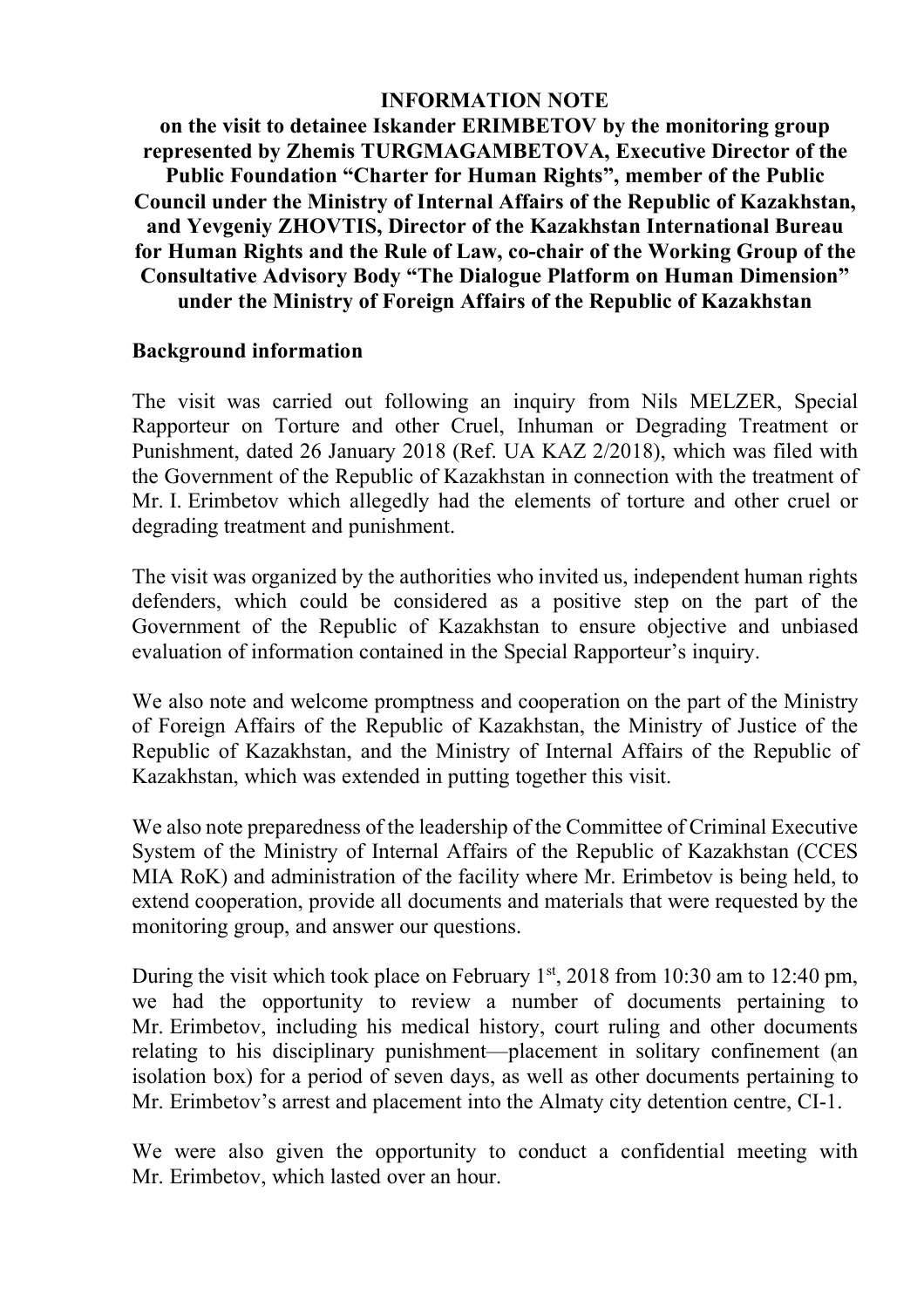Besides that, when drafting this Information Note we had the opportunity to receive information from Mr. Erimbetov's attorney.

We also note with satisfaction the information on a criminal case being initiated on the basis of information on torture and other cruel or degrading treatment of Mr. Erimbetov, and hope for an independent and unbiased investigation with independent experts being involved.

## **Summary of the visit**

While it was not possible for us to fully confirm or disprove the information contained in the Special Rapporteur's inquiry on the basis of indubitable material or other evidence obtained during the visit—which would require an independent fullscale investigation with independent experts, including psychologists—we were still able to draw a number of conclusions which reflect our grave concern about the situation in which Mr. Erimbetov finds himself now.

**1.** In the course of our confidential meeting with Mr. Erimbetov we noted that he was in a state of extreme dejectedness, was scared and had serious concerns for his safety, even though he essentially confirmed the information contained in the Special Rapporteur's inquiry. He has serious trust issues, be it with the pre-trial investigation group, the administration of the facility in which he is being held, or the bodies that are investigating the claim about the alleged torture and other cruel or degrading treatment he has been subjected to, all of which is seriously hampering an efficient investigation.

**2.** Mr. Erimbetov was detained on 13 November 2017 and, after a search in his house, placed in the Almaty city detention centre, CI-1. A criminal case was initiated and is being investigated by the National Anti-Corruption Bureau of the Agency for Civil Service Affairs and Anti-Corruption (ACSA). The Bureau does not have its own premises to hold detainees, so they are placed in the facilities operated by the CCES MIA RoK.

The investigation group that was put together for this case, in addition to ACSA agents also includes representatives from the Department of Investigations of the Ministry of Internal Affairs, the Department of Investigations of the Committee for National Security (CNS RoK), and the Committee of State Revenues of the Ministry of Finance of the Republic of Kazakhstan.

CI-1 is part of the CCES MIA RoK. According to a general rule, any persons who have been arrested and whose case is investigated by the Department of Investigations of the MIA RoK or ACSA in the city of Almaty, are placed in CI-1.

However, in Mr. Erimbetov's case, for some unknown reasons from 14 November to 15 December 2017 he was placed in a special unit of CI-1, which is a unit under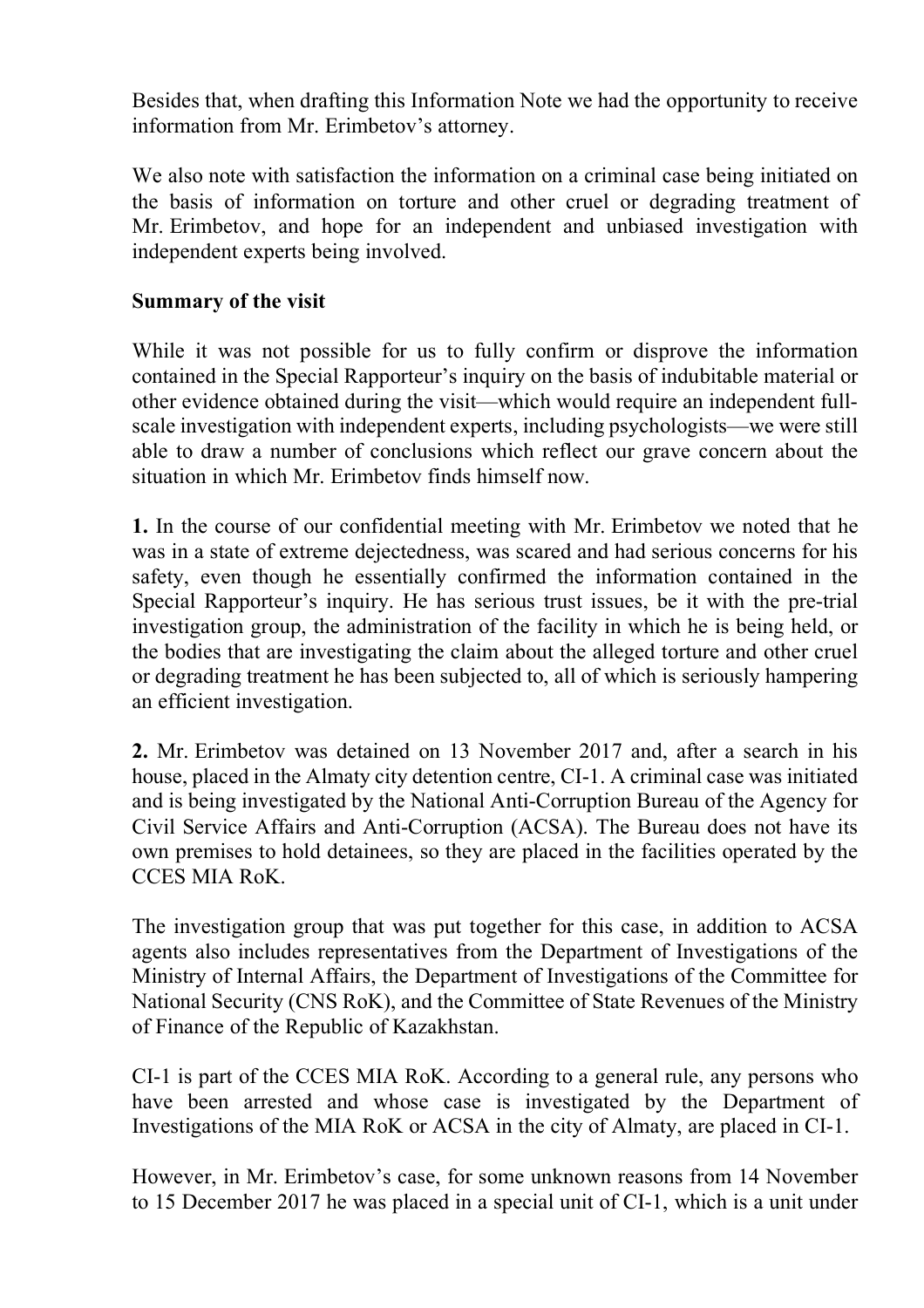the jurisdiction of CNS RoK. During this period, the CNS RoK's investigation detention unit was under repair so the persons arrested in the cases investigated by the CNS RoK were placed in a special unit of CI-1 which was under "lease" by CNS RoK and was not reporting to CCES MIA RoK.

We were not able to ascertain the grounds for the decision to move Mr. Erimbetov from the main unit of CI-1 where all the persons whose criminal cases are investigated by ACSA are being held and which is under the jurisdiction of CCES MIA RoK, and instead place him in a special unit that reports to CNS RoK, which essentially is a CNS RoK's detention unit. In addition, once the repairs in the CNS RoK's detention unit were completed, all detainees whose cases are investigated by CNS RoK were move back to that unit, while Mr. Erimbetov was still held in CI-1, which reports to CCES MIA RoK.

As a result, for a period of one month Mr. Erimbetov was not under the control and responsibility of the administration of CI-1, which is a CCES MIA RoK entity, but was held in a special unit which reports to CNS RoK, which might have created grounds for pressure to be exerted on him by the CNS RoK officers. This is what Mr. Erimbetov essentially confirmed to be the case, during his meeting with the monitoring group.

**3**. A review of the materials of the disciplinary process as a result of which Mr. Erimbetov was placed into a disciplinary box from 28 November to 5 December, left us with a number of questions since the way this process was followed did not comply with any standards of proof.

**4.** The work of the facility's medical unit raises serious concerns. During the confidential meeting, the monitoring group noted Mr. Erimbetov's extremely unhealthy appearance—he had a fever, a dry cough, and red eyes. However, the medical unit has failed to act up until now. A review of Mr. Erimbetov's medical card showed that he had been examined during the first admission to the facility, i.e. on 14 November 2017, then they took his blood for analysis, and the next entry was dated 11 January 2018.

However, on 30 November 2017 his attorney filed a complaint; starting 12 December 2017 information on cruel treatment of Mr. Erimbetov began to appear in social networks; and on 12 December, 14 December, 16 December and 17 December 2017 written complaints about possible torture and cruel treatment of Mr. Erimbetov were filed with the General Prosecutor's Office of the Republic of Kazakhstan (forwarded to the Almaty City Prosecutor's Office and then to the Almaty City Department of Criminal-Executive System), the Almaty City Prosecutor's Office, the Committee on National Security of the Republic of Kazakhstan, and the Ombudsman of the Republic of Kazakhstan.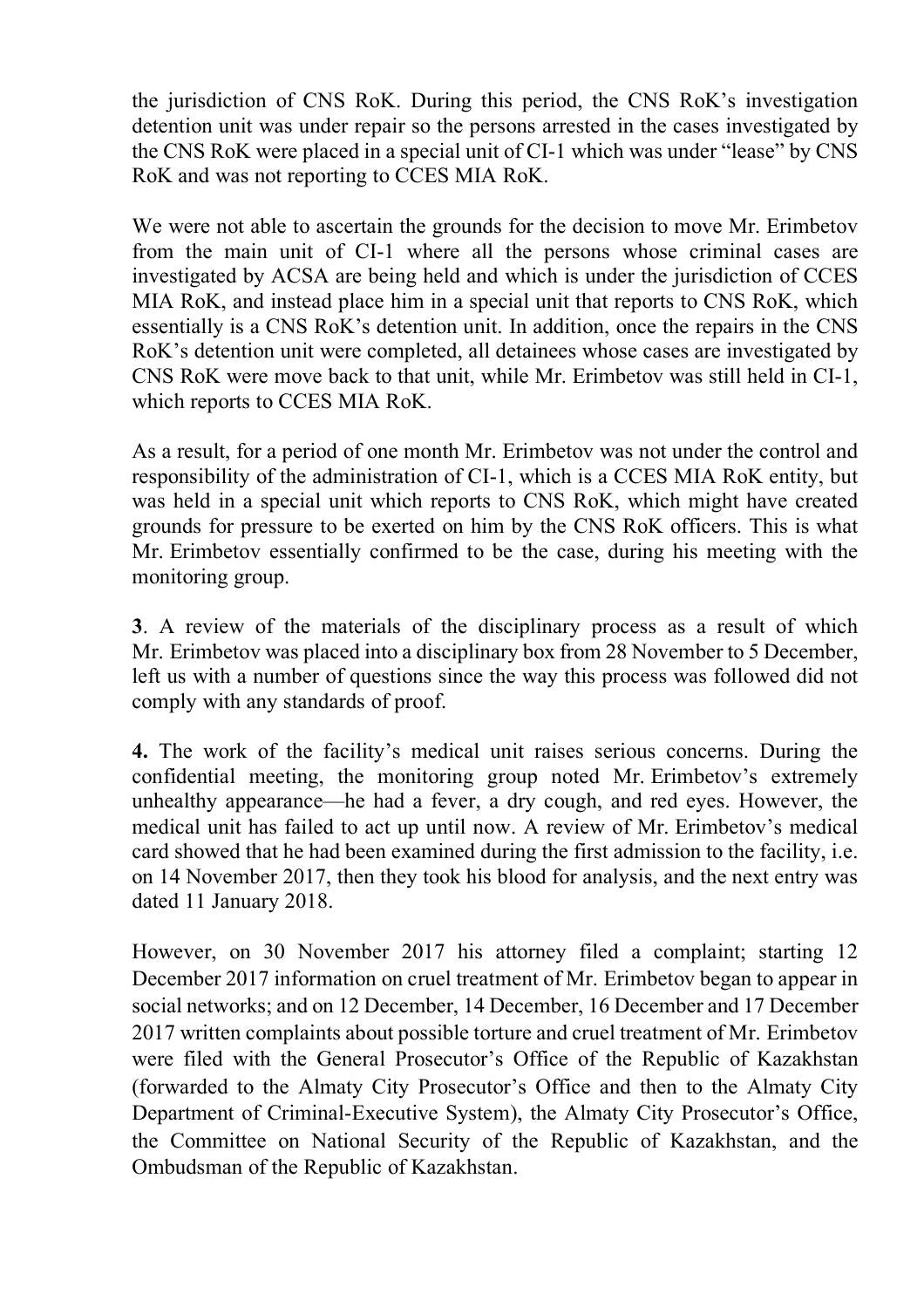Despite all those complaints and statements, no medical examination of Mr. Erimbetov, including one with independent experts, has been conducted.

In fact, the first time Mr. Erimbetov was examined by a medical specialist was on 11 January 2018, or almost a month after the first messages and communications of possible torture and cruel treatment started to appear. Therefore, any possibility of confirming or disproving the already-made communications was lost.

At the same time, the medical examination conducted on 11 January 2018 did show certain bodily injuries on his hands and head.

Although Mr. Erimbetov verbally explained that those injuries resulted from his falling from the overhead bed onto a bed-side table, and in writing that some injuries were the result of bedbug bites, the monitoring group maintains that the authorities failed to take the necessary measures to investigate the communications received in mid-December 2017, which messages and communications as well as the facts recorded on 11 January 2018 require a thorough and independent investigation.

The next medical examination of Mr. Erimbetov, outside the facility, was on 18 January 2018. That examination did not reveal any bodily injuries.

**5.** The monitoring group established discrepancies between the logs of cells in which Mr. Erimbetov was held and his own recollections as well his attorney's information. According to the logs, from 14 November to 15 December 2017 he was placed in cell 177 in the CNS RoK-controlled section of CI-1, and after that in cell 94 in a section which was under the control of CCES MIA RoK. However, based on information in the Special Rapporteur's inquiry which was also confirmed by Mr. Erimbetov, he was moved several times from one cell to the other, including cell 94, right after his release from the isolation box. The same information of him being held in cell 94, where he allegedly was intimidated and beaten by cellmates, was confirmed by his attorney after her meeting with Mr. Erimbetov on 12 December 2017, i.e. at the time when he was supposedly held in cell 177, according to the logs.

The monitoring group did not have the opportunity to confirm or disprove this information; however, it maintains that it is possible to ascertain it with the relevant video recordings, unless they (the recordings) were destroyed.

**7.** The monitoring group noted with concern the information that Mr. Erimbetov's close relatives, who have the right to be recognized as his defenders, were not able to receive the relevant status from 14 December to 21 December 2017, even though they had filed applications in a timely manner. It is the monitoring group's opinion that the delays in recognizing the close relatives as defenders of a detainee creates conditions for possible violations of the right of such person.